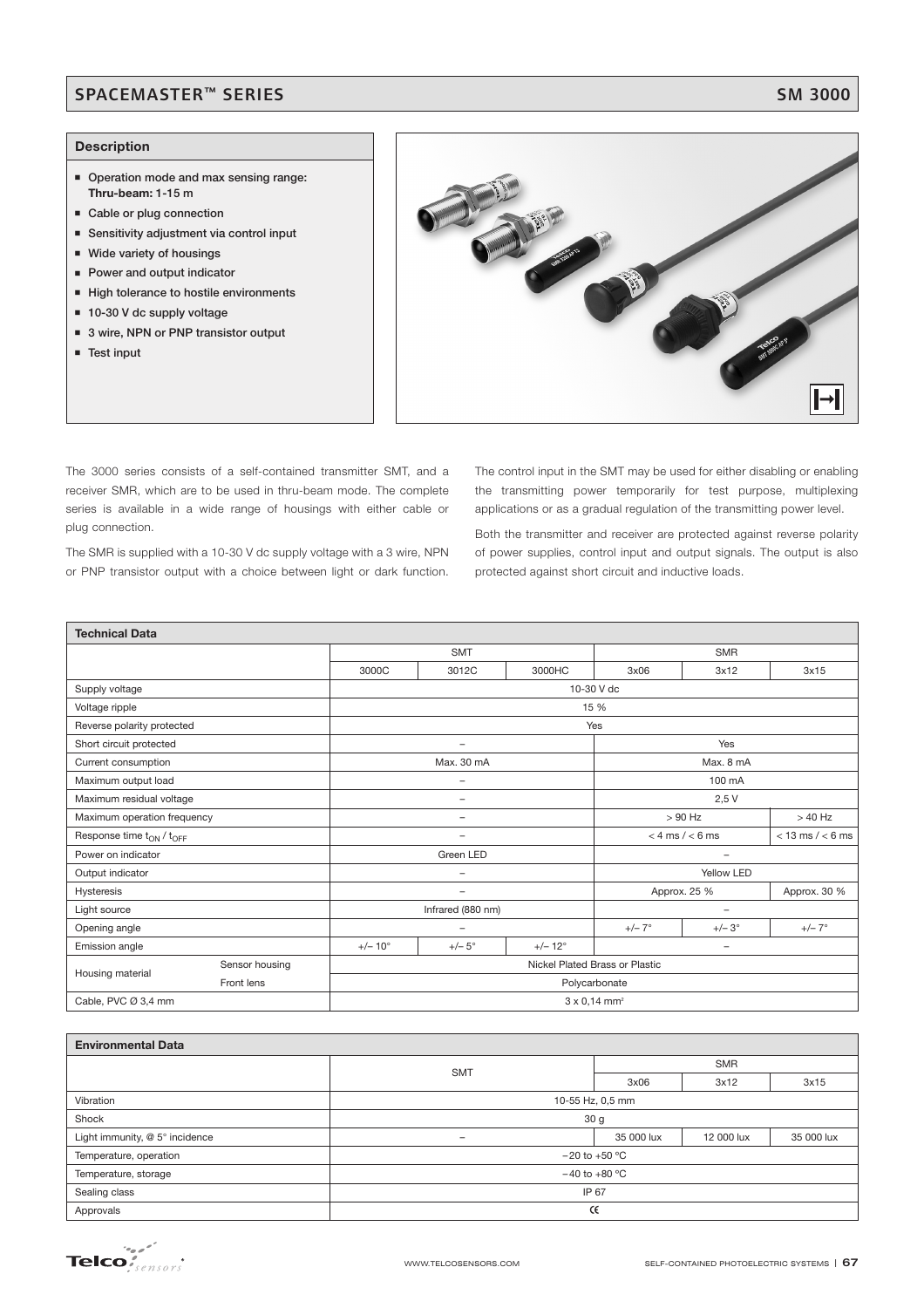# SM 3000<br>SPACEMASTER™ SERIES

|             | <b>Available Types</b> |                                                                   |                                         |                                                                                |                     |                       |                            |                          |                       |                        |                       |                 |                 |  |            |
|-------------|------------------------|-------------------------------------------------------------------|-----------------------------------------|--------------------------------------------------------------------------------|---------------------|-----------------------|----------------------------|--------------------------|-----------------------|------------------------|-----------------------|-----------------|-----------------|--|------------|
|             |                        | Control                                                           | Output                                  | Connection                                                                     |                     | 5 m cable             | 3 pin, M8 plug             | 4 pin, M12 plug          |                       |                        |                       |                 |                 |  |            |
|             | Type                   | Feature                                                           |                                         | <b>Housing Material</b>                                                        | <b>Housing Type</b> |                       | Order Reference            |                          | Range                 |                        |                       |                 |                 |  |            |
|             |                        |                                                                   |                                         |                                                                                | Ø10                 | <b>SMT 3000C AP 5</b> | <b>SMT 3000C AP T3</b>     | $\overline{\phantom{a}}$ |                       |                        |                       |                 |                 |  |            |
|             |                        |                                                                   |                                         | Polycarbonate                                                                  |                     | <b>SMT 3000C TP 5</b> | <b>SMT 3000C TP T3</b>     |                          |                       |                        |                       |                 |                 |  |            |
| Transmitter |                        | Adjustable                                                        |                                         | <b>Nickel Plated Brass</b>                                                     | $M12 \times 1$      | <b>SMT 3000C TB 5</b> | <b>SMT 3000C TB T3</b>     | <b>SMT 3000C TB J</b>    |                       |                        |                       |                 |                 |  |            |
|             | 3000C                  | range and<br>test input                                           |                                         | Polyester                                                                      | $□$ 9,5 x 11,5      | SMT 3000C SG 51       | <b>SMT 3000C SG T3</b>     |                          | $1-6$ m               |                        |                       |                 |                 |  |            |
|             |                        |                                                                   |                                         |                                                                                | Ø12,7 Snap          | SMT 3000C S30 5       |                            |                          |                       |                        |                       |                 |                 |  |            |
|             |                        |                                                                   |                                         | Polycarbonate                                                                  | M18 x 1             | SMT 3000C TP18 5      | $\overline{a}$             | SMT 3000C TP18 J         |                       |                        |                       |                 |                 |  |            |
|             |                        |                                                                   |                                         |                                                                                |                     |                       |                            |                          |                       |                        |                       |                 |                 |  |            |
|             |                        |                                                                   |                                         | Polycarbonate                                                                  | Ø10                 | <b>SMR 3006 AP 5</b>  | <b>SMR 3006 AP T3</b>      |                          |                       |                        |                       |                 |                 |  |            |
|             |                        |                                                                   |                                         |                                                                                | M12 x 1             | SMR 3006 TP 5         | SMR 3006 TP T3             |                          |                       |                        |                       |                 |                 |  |            |
|             |                        |                                                                   | <b>NPN</b>                              | <b>Nickel Plated Brass</b>                                                     |                     | <b>SMR 3006 TB 5</b>  | <b>SMR 3006 TB T3</b>      | <b>SMR 3006 TB J</b>     |                       |                        |                       |                 |                 |  |            |
|             | 3006                   |                                                                   | LO (NC)                                 | Polyester                                                                      | $\Box$ 9,5 x 11,5   | SMR 3006 SG 51        | <b>SMR 3006 SG T3</b>      |                          |                       |                        |                       |                 |                 |  |            |
|             |                        |                                                                   |                                         |                                                                                | 012,7 Snap          | SMR 3006 S30 5 1      |                            |                          |                       |                        |                       |                 |                 |  |            |
|             |                        |                                                                   |                                         | Polycarbonate                                                                  | M18 x 1             | SMR 3006 TP18 5       |                            | SMR 3006 TP18 J          |                       |                        |                       |                 |                 |  |            |
|             |                        |                                                                   |                                         |                                                                                | Ø10                 | <b>SMR 3106 AP 5</b>  | <b>SMR 3106 AP T3</b>      |                          |                       |                        |                       |                 |                 |  |            |
|             |                        |                                                                   |                                         | Polycarbonate                                                                  |                     | SMR 3106 TP 5         | <b>SMR 3106 TP T3</b>      |                          |                       |                        |                       |                 |                 |  |            |
|             |                        |                                                                   | <b>NPN</b>                              | <b>Nickel Plated Brass</b>                                                     | M12 x 1             | SMR 3106 TB 5         | <b>SMR 3106 TB T3</b>      | <b>SMR 3106 TB J</b>     |                       |                        |                       |                 |                 |  |            |
|             | 3106                   |                                                                   | DO (NO)                                 | Polyester                                                                      | $\Box$ 9.5 x 11.5   | SMR 3106 SG 51        | <b>SMR 3106 SG T3</b>      | $\qquad \qquad -$        |                       |                        |                       |                 |                 |  |            |
|             |                        |                                                                   |                                         |                                                                                | Ø12,7 Snap          | SMR 3106 S30 51       | $\overline{\phantom{a}}$   |                          |                       |                        |                       |                 |                 |  |            |
|             |                        |                                                                   |                                         | Polycarbonate                                                                  | M18 x 1             | SMR 3106 TP18 5       | $\qquad \qquad -$          | SMR 3106 TP18 J          |                       |                        |                       |                 |                 |  |            |
| Receiver    |                        |                                                                   |                                         |                                                                                | Ø10                 | SMR 3206 AP 5         | <b>SMR 3206 AP T3</b>      |                          | 6 m                   |                        |                       |                 |                 |  |            |
|             |                        |                                                                   |                                         | Polycarbonate                                                                  |                     | SMR 3206 TP 5         | SMR 3206 TP T3             |                          |                       |                        |                       |                 |                 |  |            |
|             |                        |                                                                   |                                         | <b>Nickel Plated Brass</b>                                                     | M <sub>12</sub> x 1 | SMR 3206 TB 5         | <b>SMR 3206 TB T3</b>      | SMR 3206 TB J            |                       |                        |                       |                 |                 |  |            |
|             | 3206                   |                                                                   | LO (NC)                                 |                                                                                | PNP                 | Polyester             | $\Box$ 9,5 x 11,5          | SMR 3206 SG 51           | <b>SMR 3206 SG T3</b> |                        |                       |                 |                 |  |            |
|             | 3306                   |                                                                   |                                         |                                                                                |                     |                       |                            |                          |                       |                        |                       |                 |                 |  |            |
|             |                        |                                                                   |                                         | Polycarbonate                                                                  | Ø12,7 Snap          | SMR 3206 S30 5 1      |                            |                          |                       |                        |                       |                 |                 |  |            |
|             |                        |                                                                   |                                         |                                                                                | M18 x 1             | SMR 3206 TP18 5       | $\qquad \qquad -$          | SMR 3206 TP18 J          |                       |                        |                       |                 |                 |  |            |
|             |                        |                                                                   | PNP<br>DO (NO)                          | Polycarbonate                                                                  | Ø10                 | SMR 3306 AP 5         | <b>SMR 3306 AP T3</b>      | $\overline{\phantom{0}}$ |                       |                        |                       |                 |                 |  |            |
|             |                        |                                                                   |                                         |                                                                                | M <sub>12</sub> x 1 | SMR 3306 TP 5         | SMR 3306 TP T3             |                          |                       |                        |                       |                 |                 |  |            |
|             |                        |                                                                   |                                         | <b>Nickel Plated Brass</b>                                                     |                     | <b>SMR 3306 TB 5</b>  | <b>SMR 3306 TB T3</b>      | <b>SMR 3306 TB J</b>     |                       |                        |                       |                 |                 |  |            |
|             |                        |                                                                   |                                         |                                                                                |                     | Polyester             | $\Box$ 9,5 x 11,5          | SMR 3306 SG 51           | <b>SMR 3306 SG T3</b> |                        |                       |                 |                 |  |            |
|             |                        |                                                                   |                                         |                                                                                |                     |                       |                            |                          |                       | Polycarbonate          | Ø12,7 Snap            | SMR 3306 S30 51 | $\overline{a}$  |  |            |
|             |                        |                                                                   |                                         |                                                                                | M18 x 1             | SMR 3306 TP18 5       | $\overline{\phantom{0}}$   | SMR 3306 TP18 J          |                       |                        |                       |                 |                 |  |            |
|             |                        |                                                                   |                                         | Note: Sensors marked 1 do not have power on or output indicators incorporated. |                     |                       |                            |                          |                       |                        |                       |                 |                 |  |            |
|             |                        |                                                                   |                                         |                                                                                |                     |                       |                            |                          |                       |                        |                       |                 |                 |  |            |
|             |                        | Adjustable<br>range and<br>$\overline{\phantom{a}}$<br>test input |                                         |                                                                                |                     | Ø10                   | SMT 3012C AP 5             | <b>SMT 3012C AP T3</b>   | $\overline{a}$        |                        |                       |                 |                 |  |            |
|             | 3012C                  |                                                                   |                                         |                                                                                |                     |                       |                            |                          |                       | Polycarbonate          |                       | SMT 3012C TP 5  | SMT 3012C TP T3 |  | $2 - 12$ m |
| Transmitter |                        |                                                                   |                                         |                                                                                |                     |                       |                            | $M12 \times 1$           | <b>SMT 3012C TB 5</b> | <b>SMT 3012C TB T3</b> | <b>SMT 3012C TB J</b> |                 |                 |  |            |
|             |                        |                                                                   |                                         | <b>Nickel Plated Brass</b>                                                     |                     |                       |                            |                          |                       |                        |                       |                 |                 |  |            |
|             |                        |                                                                   |                                         | Polycarbonate                                                                  | Ø10                 | SMR 3012 AP 5         | <b>SMR 3012 AP T3</b>      | $\overline{\phantom{a}}$ |                       |                        |                       |                 |                 |  |            |
|             | 3012                   |                                                                   | <b>NPN</b><br>LO (NC)                   |                                                                                |                     |                       |                            |                          |                       | SMR 3012 TP 5          | SMR 3012 TP T3        |                 |                 |  |            |
|             |                        |                                                                   |                                         |                                                                                |                     |                       | <b>Nickel Plated Brass</b> | M12 x 1                  | SMR 3012 TB 5         | <b>SMR 3012 TB T3</b>  | SMR 3012 TB J         |                 |                 |  |            |
|             | 3112                   |                                                                   |                                         |                                                                                | Ø10                 | SMR 3112 AP 5         | <b>SMR 3112 AP T3</b>      |                          |                       |                        |                       |                 |                 |  |            |
|             |                        |                                                                   | <b>NPN</b><br>DO (NO)                   | Polycarbonate                                                                  |                     | SMR 3112 TP 5         | <b>SMR 3112 TP T3</b>      |                          |                       |                        |                       |                 |                 |  |            |
| Receiver    |                        |                                                                   |                                         | Nickel Plated Brass                                                            | M <sub>12</sub> x 1 | <b>SMR 3112 TB 5</b>  | <b>SMR 3112 TB T3</b>      | <b>SMR 3112 TB J</b>     |                       |                        |                       |                 |                 |  |            |
|             |                        |                                                                   |                                         |                                                                                |                     | Ø10                   | SMR 3212 AP 5              | <b>SMR 3212 AP T3</b>    |                       | 12 <sub>m</sub>        |                       |                 |                 |  |            |
|             | 3212<br>3312           |                                                                   | <b>PNP</b><br>LO (NC)<br>PNP<br>DO (NO) | Polycarbonate<br>Nickel Plated Brass                                           |                     | SMR 3212 TP 5         | SMR 3212 TP T3             |                          |                       |                        |                       |                 |                 |  |            |
|             |                        |                                                                   |                                         |                                                                                | M12 x 1             | SMR 3212 TB 5         | <b>SMR 3212 TB T3</b>      | SMR 3212 TB J            |                       |                        |                       |                 |                 |  |            |
|             |                        |                                                                   |                                         |                                                                                | Ø10                 | SMR 3312 AP 5         | <b>SMR 3312 AP T3</b>      | $\overline{\phantom{a}}$ |                       |                        |                       |                 |                 |  |            |
|             |                        |                                                                   |                                         | Polycarbonate<br><b>Nickel Plated Brass</b>                                    | M12 x 1             | SMR 3312 TP 5         | <b>SMR 3312 TP T3</b>      |                          |                       |                        |                       |                 |                 |  |            |
|             |                        |                                                                   |                                         |                                                                                |                     | SMR 3312 TB 5         | <b>SMR 3312 TB T3</b>      | SMR 3312 TB J            |                       |                        |                       |                 |                 |  |            |
|             |                        |                                                                   |                                         |                                                                                |                     |                       |                            |                          |                       |                        |                       |                 |                 |  |            |
|             |                        |                                                                   |                                         |                                                                                |                     |                       |                            |                          |                       |                        |                       |                 |                 |  |            |
|             |                        | 68   SELF-CONTAINED PHOTOELECTRIC SYSTEMS                         |                                         |                                                                                |                     | WWW.TELCOSENSORS.COM  |                            | <b>Telco</b>             |                       |                        |                       |                 |                 |  |            |

|             | 3012C | Adjustable<br>range and<br>test input |                          | Polycarbonate                               | Ø10                                                            | <b>SMT 3012C AP 5</b> | <b>SMT 3012C AP T3</b> |                        |                       |  |                 |               |                       |  |  |
|-------------|-------|---------------------------------------|--------------------------|---------------------------------------------|----------------------------------------------------------------|-----------------------|------------------------|------------------------|-----------------------|--|-----------------|---------------|-----------------------|--|--|
| Transmitter |       |                                       | $\overline{\phantom{0}}$ |                                             |                                                                | <b>SMT 3012C TP 5</b> | <b>SMT 3012C TP T3</b> |                        | $2 - 12$ m            |  |                 |               |                       |  |  |
|             |       |                                       |                          |                                             | <b>Nickel Plated Brass</b>                                     | $M12 \times 1$        | <b>SMT 3012C TB 5</b>  | <b>SMT 3012C TB T3</b> | <b>SMT 3012C TB J</b> |  |                 |               |                       |  |  |
|             |       |                                       |                          |                                             |                                                                |                       |                        |                        |                       |  |                 |               |                       |  |  |
|             | 3012  |                                       | <b>NPN</b><br>LO (NC)    | Polycarbonate                               | Ø10                                                            | SMR 3012 AP 5         | <b>SMR 3012 AP T3</b>  |                        |                       |  |                 |               |                       |  |  |
|             |       |                                       |                          |                                             | <b>SMR 3012 TP 5</b><br>$M12 \times 1$<br><b>SMR 3012 TB 5</b> | SMR 3012 TP T3        |                        |                        |                       |  |                 |               |                       |  |  |
|             |       |                                       |                          | <b>Nickel Plated Brass</b>                  |                                                                |                       | <b>SMR 3012 TB T3</b>  | <b>SMR 3012 TB J</b>   |                       |  |                 |               |                       |  |  |
|             | 3112  |                                       |                          | Polycarbonate<br><b>Nickel Plated Brass</b> | Ø10                                                            | <b>SMR 3112 AP 5</b>  | <b>SMR 3112 AP T3</b>  |                        |                       |  |                 |               |                       |  |  |
|             |       |                                       | <b>NPN</b><br>DO (NO)    |                                             | $M12 \times 1$                                                 | <b>SMR 3112 TP 5</b>  | <b>SMR 3112 TP T3</b>  |                        |                       |  |                 |               |                       |  |  |
|             |       |                                       |                          |                                             |                                                                | <b>SMR 3112 TB 5</b>  | <b>SMR 3112 TB T3</b>  | <b>SMR 3112 TB J</b>   |                       |  |                 |               |                       |  |  |
| Receiver    | 3212  |                                       |                          |                                             |                                                                |                       | Ø10                    | SMR 3212 AP 5          | <b>SMR 3212 AP T3</b> |  | 12 <sub>m</sub> |               |                       |  |  |
|             |       |                                       | <b>PNP</b><br>LO (NC)    | Polycarbonate                               |                                                                | SMR 3212 TP 5         | <b>SMR 3212 TP T3</b>  |                        |                       |  |                 |               |                       |  |  |
|             |       |                                       |                          | <b>Nickel Plated Brass</b>                  | $M12 \times 1$                                                 | <b>SMR 3212 TB 5</b>  | <b>SMR 3212 TB T3</b>  | <b>SMR 3212 TB J</b>   |                       |  |                 |               |                       |  |  |
|             | 3312  |                                       |                          |                                             |                                                                |                       |                        |                        |                       |  | Ø10             | SMR 3312 AP 5 | <b>SMR 3312 AP T3</b> |  |  |
|             |       |                                       | <b>PNP</b><br>DO (NO)    | Polycarbonate                               |                                                                | <b>SMR 3312 TP 5</b>  | <b>SMR 3312 TP T3</b>  |                        |                       |  |                 |               |                       |  |  |
|             |       |                                       |                          | <b>Nickel Plated Brass</b>                  | $M12 \times 1$                                                 | <b>SMR 3312 TB 5</b>  | <b>SMR 3312 TB T3</b>  | <b>SMR 3312 TB J</b>   |                       |  |                 |               |                       |  |  |

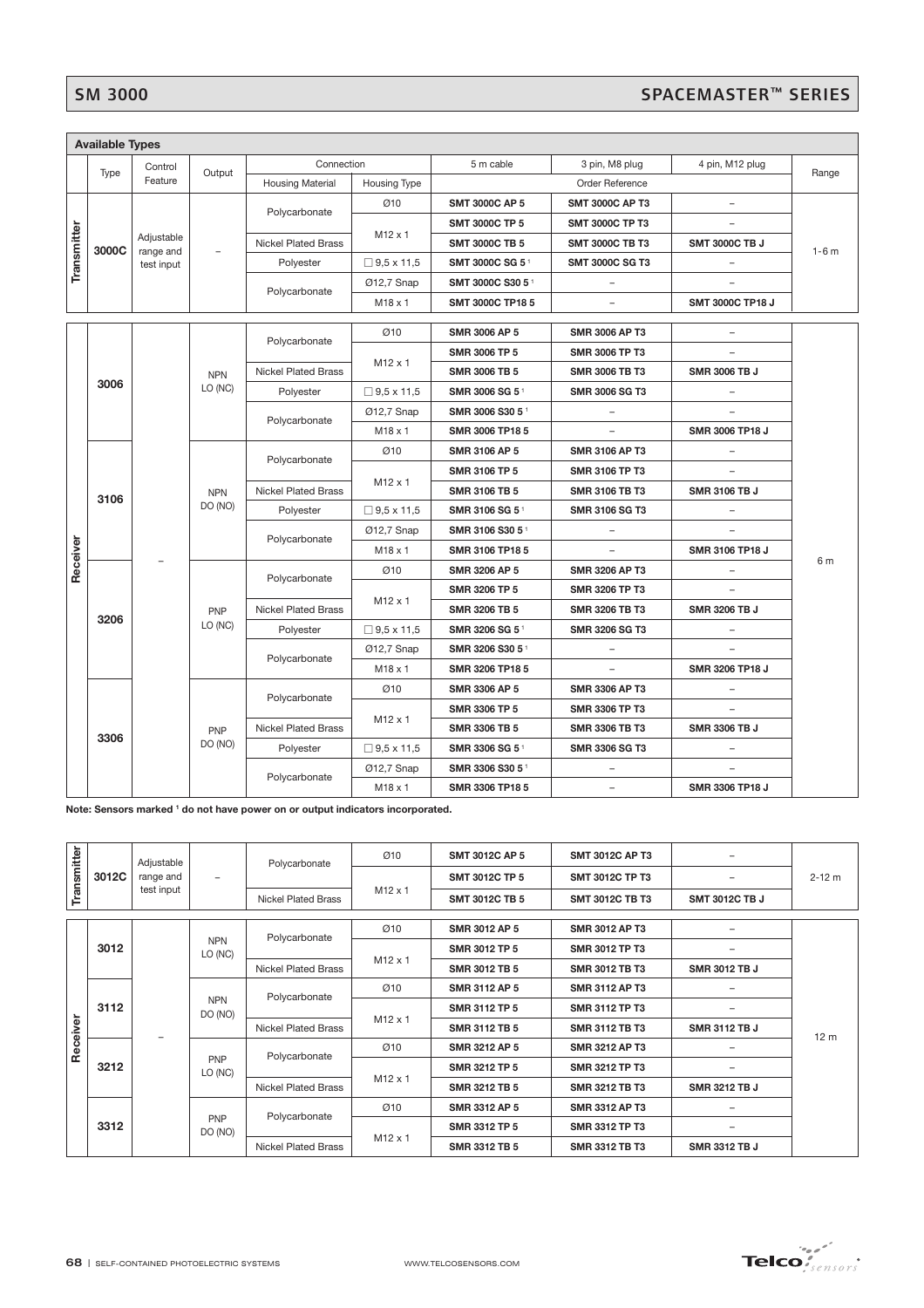# SPACEMASTER™ SERIES SM 3000

|             | <b>Available Types</b> |                                       |                          |                            |                                              |                               |                         |                          |                |                       |                |                       |               |                |                 |  |                 |  |  |     |               |                       |  |                 |
|-------------|------------------------|---------------------------------------|--------------------------|----------------------------|----------------------------------------------|-------------------------------|-------------------------|--------------------------|----------------|-----------------------|----------------|-----------------------|---------------|----------------|-----------------|--|-----------------|--|--|-----|---------------|-----------------------|--|-----------------|
|             | Type                   | Control<br>Feature                    | Output                   | Connection                 |                                              | 5 m cable                     | 3 pin, M8 plug          | 4 pin, M12 plug          | Range          |                       |                |                       |               |                |                 |  |                 |  |  |     |               |                       |  |                 |
|             |                        |                                       |                          | <b>Housing Material</b>    | Housing Type                                 |                               | Order Reference         |                          |                |                       |                |                       |               |                |                 |  |                 |  |  |     |               |                       |  |                 |
|             |                        | Adjustable<br>range and<br>test input |                          | Polycarbonate              | Ø10                                          | <b>SMT 3000HC AP 5</b>        | <b>SMT 3000HC AP T3</b> |                          | $2 - 15$ m     |                       |                |                       |               |                |                 |  |                 |  |  |     |               |                       |  |                 |
|             |                        |                                       | $\overline{\phantom{0}}$ |                            |                                              | <b>SMT 3000HC TP 5</b>        | <b>SMT 3000HC TP T3</b> |                          |                |                       |                |                       |               |                |                 |  |                 |  |  |     |               |                       |  |                 |
|             | 3000HC                 |                                       |                          | <b>Nickel Plated Brass</b> | M <sub>12</sub> x 1                          | <b>SMT 3000HC TB 5</b>        | <b>SMT 3000HC TB T3</b> | SMT 3000HC TB J          |                |                       |                |                       |               |                |                 |  |                 |  |  |     |               |                       |  |                 |
| Transmitter |                        |                                       |                          | Polyester                  | $\Box$ 9,5 x 11,5                            | SMT 3000HC SG 51              | <b>SMT 3000HC SG T3</b> | $\overline{\phantom{0}}$ |                |                       |                |                       |               |                |                 |  |                 |  |  |     |               |                       |  |                 |
|             |                        |                                       |                          | Polycarbonate              | Ø12,7 Snap                                   | SMT 3000HC S30 5 <sup>1</sup> |                         |                          |                |                       |                |                       |               |                |                 |  |                 |  |  |     |               |                       |  |                 |
|             |                        |                                       |                          |                            | $M18 \times 1$                               | <b>SMT 3000HC TP185</b>       |                         | <b>SMT 3000HC TP18 J</b> |                |                       |                |                       |               |                |                 |  |                 |  |  |     |               |                       |  |                 |
|             |                        |                                       |                          |                            | Ø10                                          | SMR 3015 AP 5                 | SMR 3015 AP T3          | $\overline{\phantom{0}}$ |                |                       |                |                       |               |                |                 |  |                 |  |  |     |               |                       |  |                 |
|             |                        |                                       |                          | Polycarbonate              |                                              | SMR 3015 TP 5                 | SMR 3015 TP T3          |                          |                |                       |                |                       |               |                |                 |  |                 |  |  |     |               |                       |  |                 |
|             |                        |                                       | <b>NPN</b>               | <b>Nickel Plated Brass</b> | M <sub>12</sub> x 1                          | SMR 3015 TB 5                 | <b>SMR 3015 TB T3</b>   | SMR 3015 TB J            |                |                       |                |                       |               |                |                 |  |                 |  |  |     |               |                       |  |                 |
|             | 3015                   |                                       | LO (NC)                  | Polyester                  | $\Box$ 9,5 x 11,5                            | SMR 3015 SG 51                | <b>SMR 3015 SG T3</b>   |                          |                |                       |                |                       |               |                |                 |  |                 |  |  |     |               |                       |  |                 |
|             |                        |                                       |                          |                            | Ø12,7 Snap                                   | SMR 3015 S30 51               |                         |                          |                |                       |                |                       |               |                |                 |  |                 |  |  |     |               |                       |  |                 |
|             |                        |                                       |                          | Polycarbonate              | M18 x 1                                      | SMR 3015 TP18 5               |                         | SMR 3015 TP18 J          |                |                       |                |                       |               |                |                 |  |                 |  |  |     |               |                       |  |                 |
|             | 3115                   |                                       | <b>NPN</b><br>DO (NO)    |                            | Ø10<br><b>SMR 3115 AP 5</b>                  | <b>SMR 3115 AP T3</b>         |                         |                          |                |                       |                |                       |               |                |                 |  |                 |  |  |     |               |                       |  |                 |
|             |                        |                                       |                          | Polycarbonate              |                                              | <b>SMR 3115 TP 5</b>          | <b>SMR 3115 TP T3</b>   |                          |                |                       |                |                       |               |                |                 |  |                 |  |  |     |               |                       |  |                 |
|             |                        |                                       |                          | <b>Nickel Plated Brass</b> | $M12 \times 1$                               | <b>SMR 3115 TB 5</b>          | <b>SMR 3115 TB T3</b>   | <b>SMR 3115 TB J</b>     |                |                       |                |                       |               |                |                 |  |                 |  |  |     |               |                       |  |                 |
|             |                        |                                       |                          |                            |                                              |                               |                         |                          | Polyester      | $\Box$ 9,5 x 11,5     | SMR 3115 SG 51 | <b>SMR 3115 SG T3</b> | ۳             |                |                 |  |                 |  |  |     |               |                       |  |                 |
|             |                        |                                       |                          |                            |                                              |                               |                         |                          |                |                       |                |                       |               |                |                 |  |                 |  |  |     | Ø12,7 Snap    | SMR 3115 S30 51       |  |                 |
|             |                        |                                       |                          | Polycarbonate              | $M18 \times 1$                               | SMR 3115 TP18 5               |                         | SMR 3115 TP18 J          |                |                       |                |                       |               |                |                 |  |                 |  |  |     |               |                       |  |                 |
| Receiver    |                        |                                       | PNP                      |                            |                                              |                               |                         |                          |                |                       |                |                       |               |                |                 |  |                 |  |  | Ø10 | SMR 3215 AP 5 | <b>SMR 3215 AP T3</b> |  | 15 <sub>m</sub> |
|             |                        |                                       |                          |                            |                                              |                               |                         | Polycarbonate            |                | SMR 3215 TP 5         | SMR 3215 TP T3 |                       |               |                |                 |  |                 |  |  |     |               |                       |  |                 |
|             |                        |                                       |                          |                            | $M12 \times 1$<br><b>Nickel Plated Brass</b> | <b>SMR 3215 TB 5</b>          | <b>SMR 3215 TB T3</b>   | SMR 3215 TB J            |                |                       |                |                       |               |                |                 |  |                 |  |  |     |               |                       |  |                 |
|             | 3215                   |                                       |                          |                            | LO (NC)                                      |                               | Polyester               | $\Box$ 9,5 x 11,5        | SMR 3215 SG 51 | <b>SMR 3215 SG T3</b> |                |                       |               |                |                 |  |                 |  |  |     |               |                       |  |                 |
|             |                        |                                       |                          | Polycarbonate              | 012,7 Snap                                   | SMR 3215 S30 51               |                         |                          |                |                       |                |                       |               |                |                 |  |                 |  |  |     |               |                       |  |                 |
|             |                        |                                       |                          |                            | $M18 \times 1$                               | SMR 3215 TP18 5               | $\qquad \qquad -$       | SMR 3215 TP18 J          |                |                       |                |                       |               |                |                 |  |                 |  |  |     |               |                       |  |                 |
|             | 3315                   |                                       | PNP<br>DO (NO)           |                            | Ø10                                          | <b>SMR 3315 AP 5</b>          | <b>SMR 3315 AP T3</b>   |                          |                |                       |                |                       |               |                |                 |  |                 |  |  |     |               |                       |  |                 |
|             |                        |                                       |                          | Polycarbonate              |                                              | SMR 3315 TP 5                 | <b>SMR 3315 TP T3</b>   |                          |                |                       |                |                       |               |                |                 |  |                 |  |  |     |               |                       |  |                 |
|             |                        |                                       |                          |                            | Nickel Plated Brass                          | $M12 \times 1$                | SMR 3315 TB 5           | <b>SMR 3315 TB T3</b>    | SMR 3315 TB J  |                       |                |                       |               |                |                 |  |                 |  |  |     |               |                       |  |                 |
|             |                        |                                       |                          | Polyester                  | $\Box$ 9,5 x 11,5                            | SMR 3315 SG 51                | SMR 3315 SG T3          |                          |                |                       |                |                       |               |                |                 |  |                 |  |  |     |               |                       |  |                 |
|             |                        |                                       |                          |                            | Ø12,7 Snap                                   | SMR 3315 S30 51               |                         |                          |                |                       |                |                       |               |                |                 |  |                 |  |  |     |               |                       |  |                 |
|             |                        |                                       |                          |                            |                                              |                               |                         |                          |                |                       |                |                       | Polycarbonate | $M18 \times 1$ | SMR 3315 TP18 5 |  | SMR 3315 TP18 J |  |  |     |               |                       |  |                 |

**Note: Sensors marked 1 do not have power on or output indicators incorporated.**

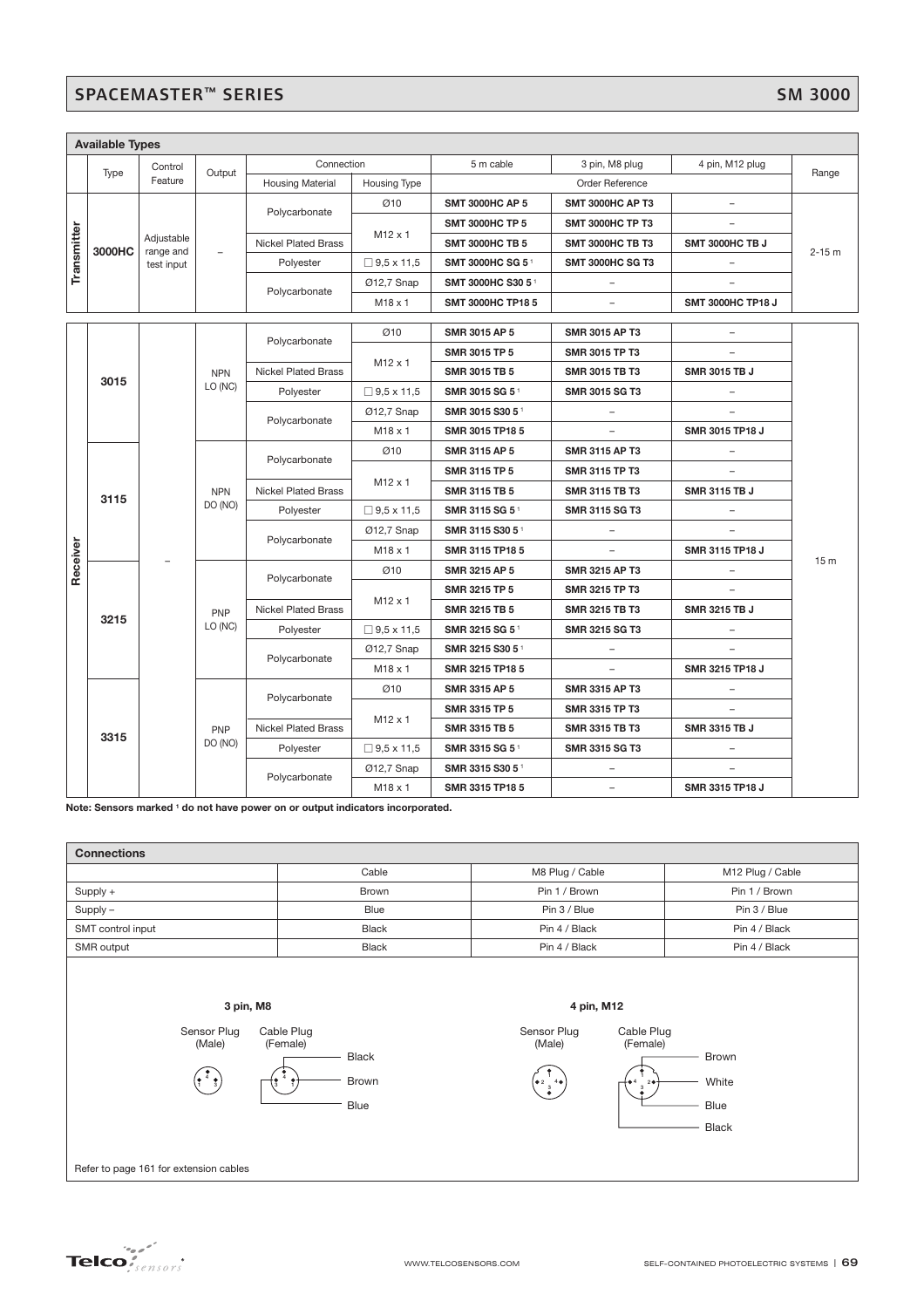# SM 3000 SPACEMASTER™ SERIES

### **Wiring Diagrams**